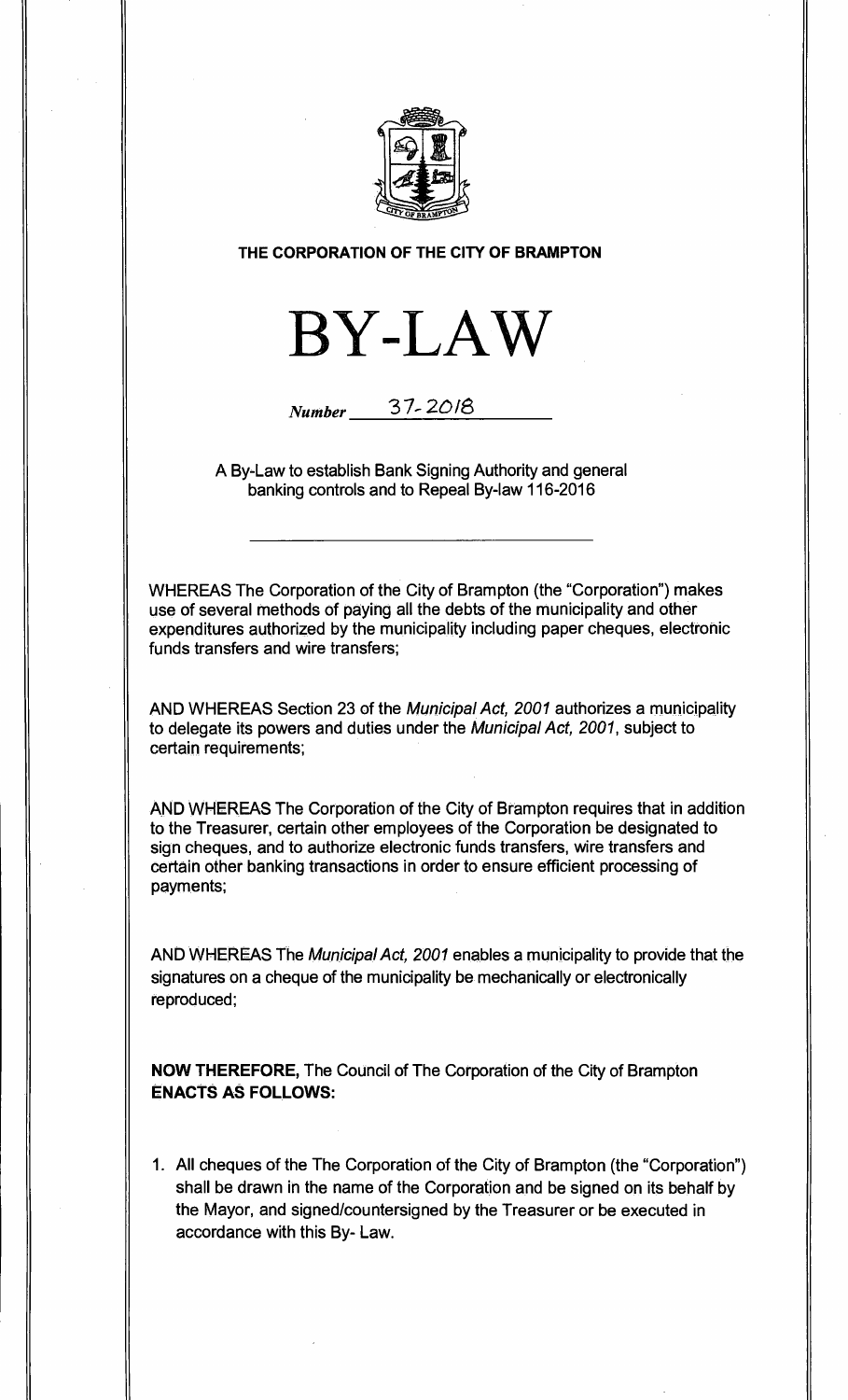**2. Any one of the parties listed in Schedule A is hereby authorized to receive on behalf of the Corporation from the Corporation's authorized Bank a statement of the account of the Corporation together with all relative vouchers and all unpaid bills lodged for collection by the Corporation and all items returned unpaid and charged to the account of the Corporation, and to sign and deliver to the Bank, the Bank's form of verification, settlement of balance and release.** 

## **CHEQUES**

- **3. (1) Each cheque issued by the Corporation in the amount of Ten Thousand Dollars (\$10,000) Canadian or less shall be signed by one of the following methods:** 
	- **(i) mechanically signed bearing the signature likeness of the Treasurer and the Mayor, or**
	- **(ii) manually signed by any two of the parties listed in Schedule A to this by-law, or by the Mayor and one of the parties listed in Schedule A.**
	- **(2) Each cheque issued by the Corporation in an amount over Ten Thousand Dollars (\$10,000) Canadian and up to and including One Hundred Thousand Dollars (\$100,000) Canadian shall be signed by one of the of the following methods:** 
		- **(i) mechanically signed bearing the signature likeness of the Mayor and one manual signature of one of the parties listed in Schedule A; or**
		- **(ii) manually signed by any two of the parties listed in Schedule A, or by the Mayor and one of the parties listed in Schedule A.**
	- **(3) Each cheque issued by the Corporation in an amount exceeding One Hundred Thousand Dollars (\$100,000) Canadian shall be signed manually by any two of the parties listed in Schedule A or by the Mayor and one of the parties listed in Schedule A.**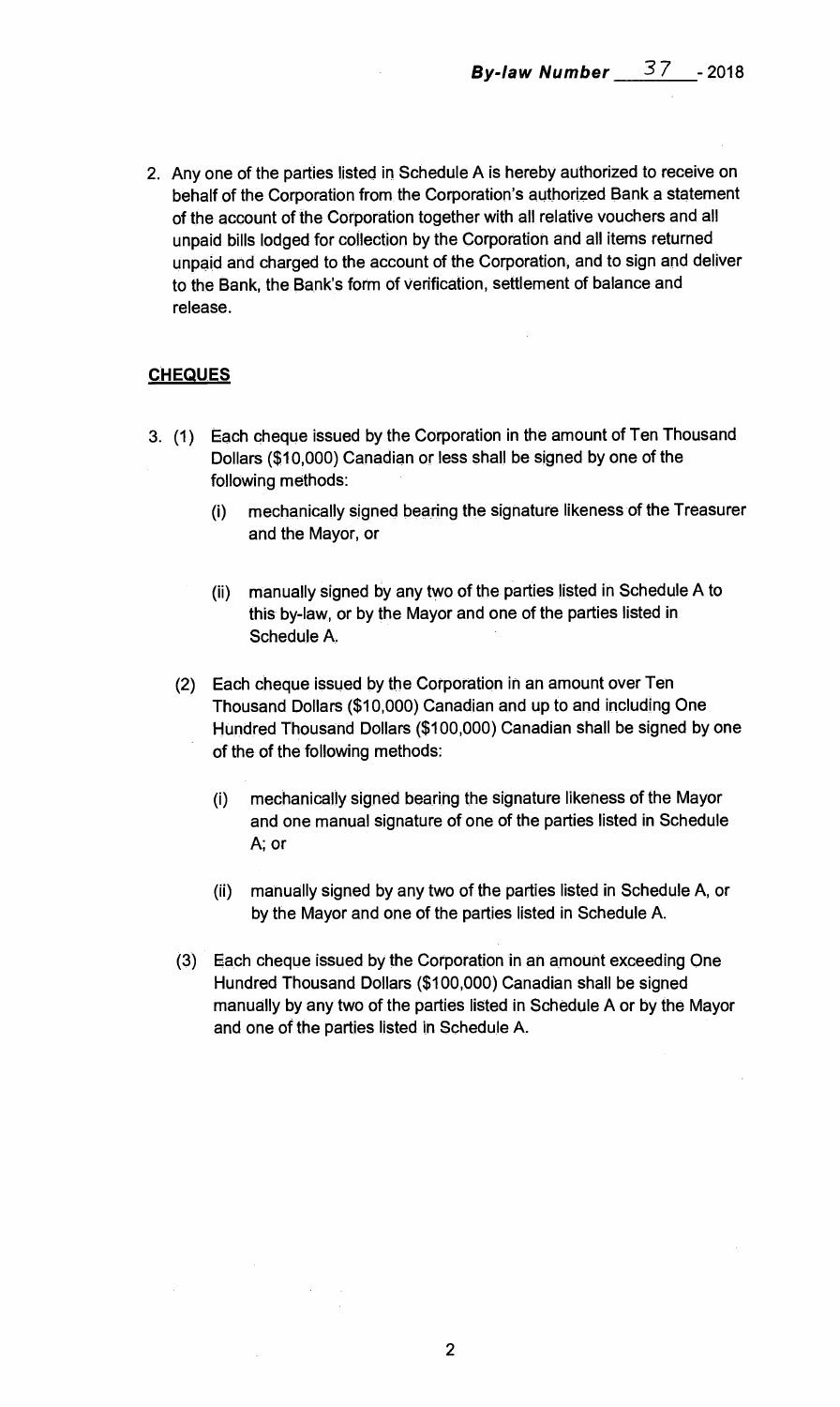# **ELECTRONIC FUNDS TRANSFER — (Accounts Payable Electronic Vendor Payments and Transfers among the Corporation's Bank Accounts)**

- 4. (1) The supporting documentation required for each Electronic Funds Transfer issued by the Corporation in an amount of Ten Thousand Dollars (\$10,000) Canadian or less shall be authorized by the Accounts Payable Supervisor, or Accounting Supervisor or any one of the parties listed in Schedule A.
	- (2) The supporting documentation required for each Electronic Funds Transfer issued by the Corporation in an amount over Ten Thousand Dollars (\$10,000) Canadian and up to and including One Hundred Thousand Dollars (\$100,000) Canadian shall be authorized by at least one of the parties listed in Schedule A.
	- (3) The supporting documentation required for each Electronic Funds Transfer issued by the Corporation in an amount exceeding One Hundred Thousand Dollars (\$100,000) Canadian shall be authorized by at least two of the parties listed in Schedule A.
	- (4) The supporting documentation required for each Electronic Funds Transfer issued by the Corporation for any transfer of the Corporation's funds between the Corporation's custodial account with its custodial service provider and the Corporation's overnight interest bearing investment account with its banking service provider shall be authorized by the Corporation's Analyst, Cash Management or Manager, Banking and Investments or any one of the parties listed in Schedule A.
	- (5) Once an Electronic Funds Transfer has been authorized in accordance with this section, the electronic file shall be released and transmitted to the Corporation's bank by any one of the parties listed in Schedule B.

# **WIRE TRANSFER — (Payments to Third Party and Transfers among the Corporation's Bank Accounts)**

- 5. (1) The supporting documentation required for each Wire Transfer issued by the Corporation in an amount up to and including One Hundred Thousand Dollars (\$100,000) Canadian shall be authorized and released to the bank by at least one of the parties listed in Schedule A.
	- (2) The supporting documentation required for each Wire Transfer issued by the Corporation in an amount exceeding One Hundred Thousand Dollars (\$100,000) Canadian shall be authorized and released to the bank by at least two of the parties listed in Schedule A.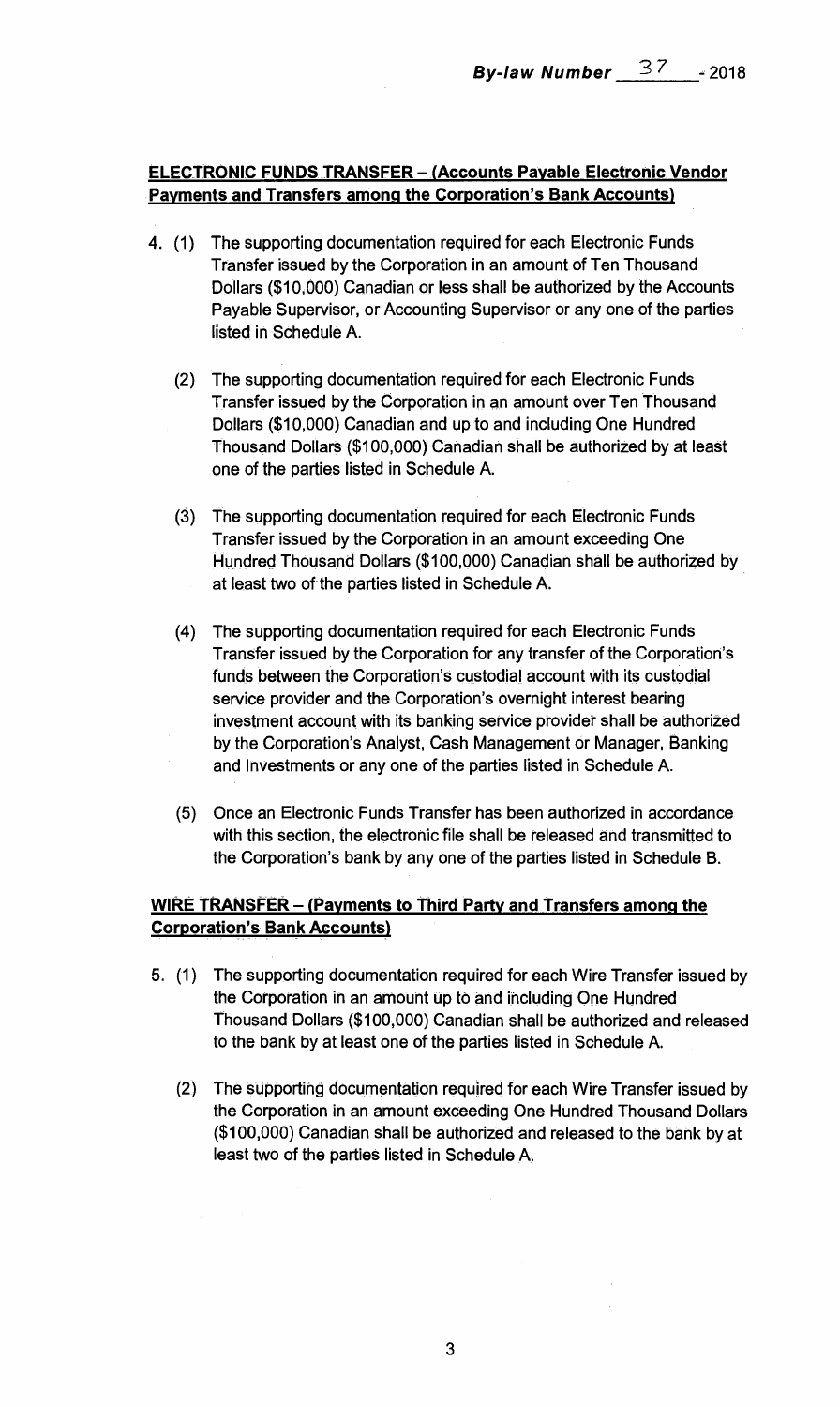Page 4 to By-law 37-2018

(3) The supporting documentation required for each Wire Transfer issued by the Corporation for any transfer of the Corporation's funds between the Corporation's custodial account with its custodial service provider and the Corporation's overnight interest bearing investment account with its banking service provider shall be authorized by the Corporation's Analyst, Cash Management or Manager, Banking and Investments or any one of the parties listed in Schedule A.

#### **GENERAL**

- 6. The authorized bank(s) of the Corporation is (are) hereby authorized and directed to honour, pay and charge to the account of the Corporation cheques, Electronic Funds Transfers & Wire Transfers issued by the Corporation and authorized in accordance with this By-Law.
- 7. Any two of the parties listed in Schedule A are hereby authorized on behalf of the Corporation to obtain delivery from the Corporation's authorized bank(s) of all or any stocks, bonds and other securities held by the said bank in safekeeping or otherwise for the account of the Corporation and to give valid and binding receipts therefore.
- 8. The Treasurer shall arrange for the authorized bank(s) of the Corporation, at which an account of the Corporation is kept, to be furnished with a copy of this By-Law certified by the Clerk under the Corporation Seal and from time to time with specimens of facsimiles of the signatures of persons having authority pursuant to this By-Law to sign cheques, instruments or other documents and to take delivery from such bank(s) of instruments and other documents on behalf of the Corporation.
- 9. By-Law 116-2016, as amended by By-Law 172-2016, is hereby repealed. Any reference in any other Corporation By-Law to By-Law 116-2016 shall be deemed to be a reference to this By-Law.

**READ a FIRST, SECOND and THIRD TIME and PASSED in Open Council this 7<sup>th</sup> day of** March, 2018.

| to form.                   |  |
|----------------------------|--|
| 02/09/2018                 |  |
| C. Pratt                   |  |
|                            |  |
|                            |  |
| Approved as<br>to content. |  |
| 02/08/2018                 |  |
| D.S.                       |  |
|                            |  |

Approved as

Is, Linda Jeffrey, Mayor <del>।।।</del>।

Peter Fay, City Clerk

4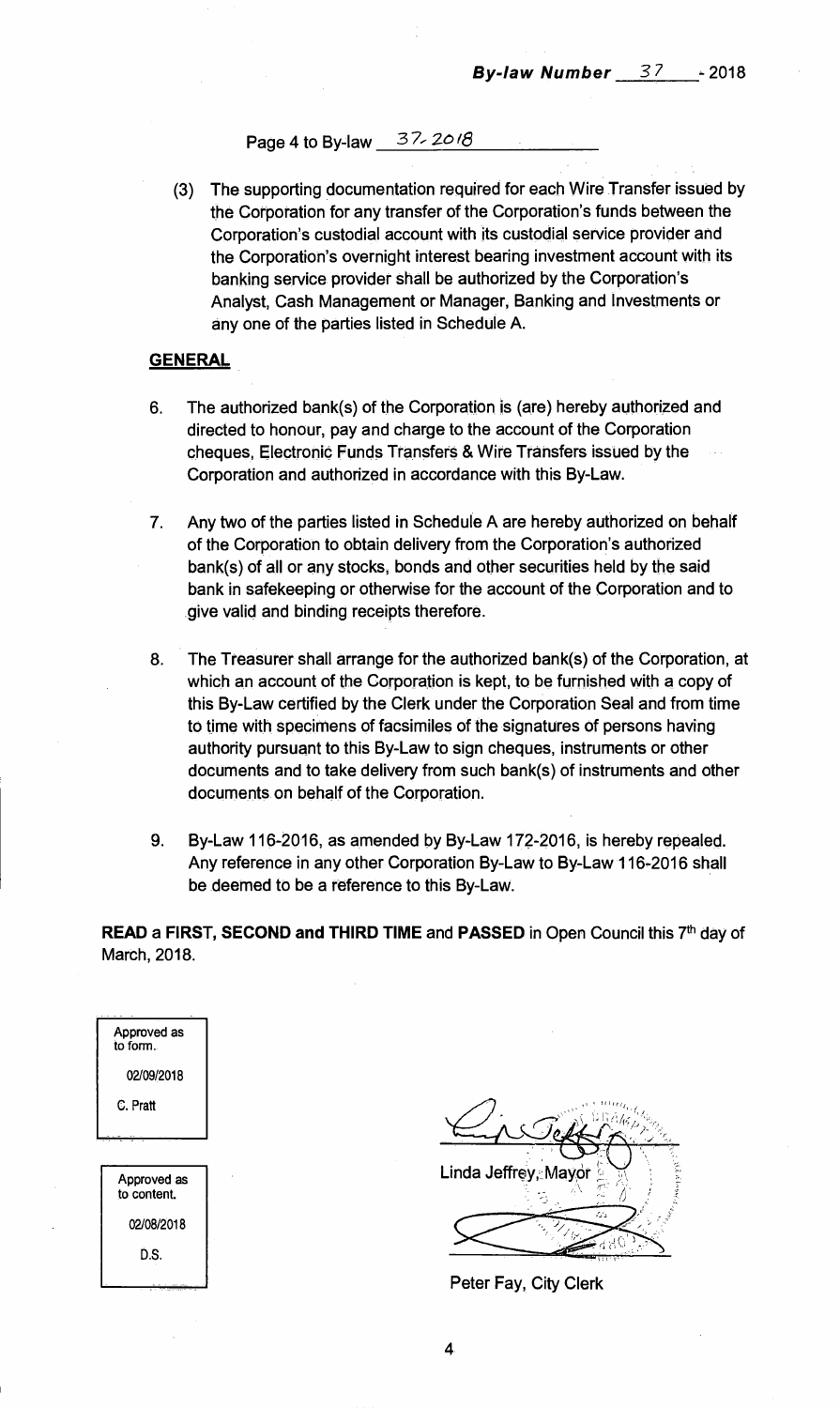### **SCHEDULE A**

**The following are authorized parties of the Corporation for the purposes of this by-law:** 

- **i) Chief Administrative Officer,**
- **ii) Commissioner, Corporate Services,**
- **iii) Treasurer,**
- **iv) Senior Manager, Accounting and Deputy Treasurer,**
- **v) Senior Manager, Revenue,**
- **vi) Senior Manager, Financial Planning and Analytics**
- **vii) Manager, Accounting,**
- **viii) Manager, Risk and Insurance, or**
- **ix) Manager, Taxation and Assessment**